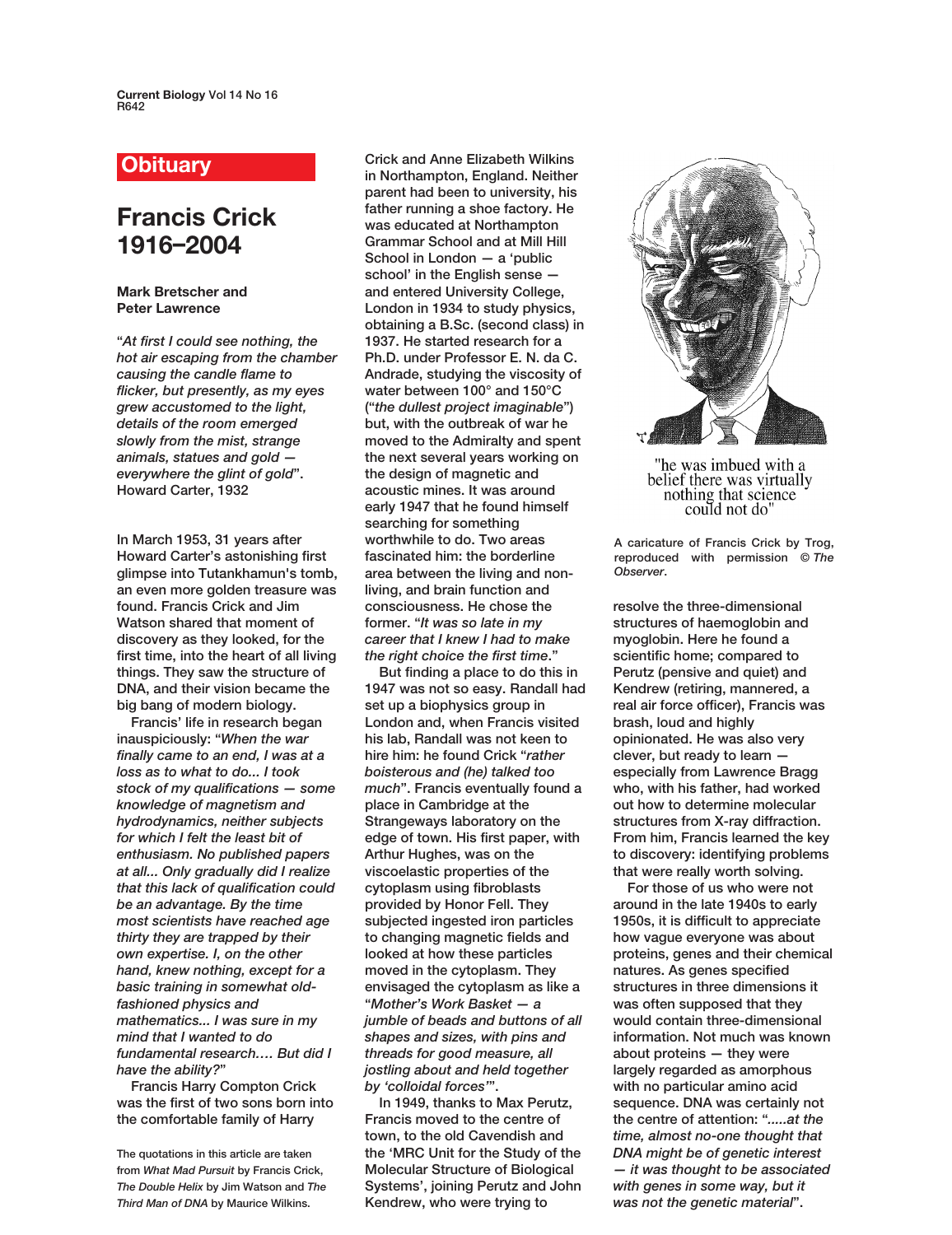## **Magazine R643**

**How Francis lit on DNA is not clear; indeed, in about 1948, he had advised Maurice Wilkins to turn from DNA to proteins! "***Francis….thought I was wasting my time on DNA, and he told me one day, as we sat by the Thames in the Embankment Gardens just outside King's, that he could not understand why I did not concentrate on something useful such as proteins***".**

**But when Jim Watson arrived in Cambridge in 1951 he found to his delight that Francis also believed DNA was important. They got talking "***for at least several hours a day***". The process by which they came to the correct structure for DNA with the help of the unpublished data of Rosalind Franklin, Ray Gosling and Maurice Wilkins has been told many times. Everyone should read at least Jim's account in** *The Double Helix* **and see the vivid BBC film** *Life Story* **(1987), for this is the most dramatic and significant tale in the whole of science. Jim and Francis complemented each other perfectly: although Jim saw how to pair the bases with one another (the kernal of inheritance), Francis understood that the crystal form meant that the DNA helix had to have two strands running in opposite directions — this was crucial for building the model.** 

**The elucidation of the DNA structure did much more than reveal how the sequence is replicated. The double helix implied that genetic information is linear and this linearity had to embody the three-dimensional structure of proteins. The twin strands of logic that this embraced, advanced by Francis, came to be known as the 'Sequence Hypothesis' and the 'Folding Hypothesis': that the nucleotide sequence of DNA encodes the amino acid sequence of a protein, which in turn determines the protein's threedimensional structure. This was eventually subsumed into the 'Central Dogma' that DNA makes RNA makes protein.**

**Once his thesis (on haemoglobin) was out of the way, Crick went on to new questions. Typically he did not worry about how DNA replicated — it had to**

**be done by base pairing — but he looked upwards and onwards: if DNA coded for proteins, how to crack the code? And how could the translation of DNA into protein be effected? The background for thinking about these questions was taking shape. In 1955, just a few hundred yards down the road from the Cavendish, Fred Sanger showed that insulin has a fixed and characteristic sequence. Some proteins could be crystallised, and X-ray studies increasingly suggested they had a defined structure. It was also known (Linus Pauling and colleagues discovered it in 1949) that the mutant haemoglobin in sickle cell anaemia has an unusual electrophoretic mobility. Now, in 1957 and under Perutz's wing, Vernon Ingram showed that this mutation causes a switch of just one amino acid.** 

**In the same year Sydney Brenner, who had been encouraged to join the MRC unit by Francis, arrived; the two were to share an office for the next 20 years. Once again, Francis had someone with whom he could mull over ideas. Francis, who thought with great clarity but had a comparatively poor memory, was complemented by Sydney, with his prodigious memory and wild imagination; they made a formidable duo.** 

**A major difficulty in thinking about the code was that DNA is symmetrical (two chains going in opposite directions), yet a polypeptide has a polarity. What drew the arrow? Then there was the obvious coding question, how many bases would specify an amino acid? Although Jim and Francis had privately drawn up a correct list of the 20 amino acids in 1953, the actual number was uncertain. The first code was put forward by George Gamow in 1954 but, although not right, was an essential stimulus. In 1957, Francis, John Griffiths and Leslie Orgel proposed their 'code without commas', a triplet code in which overlapping triplets were unreadable. This code had the great merit of specifying just 20 amino acids and could only be read in one phase. As Francis later remarked, "***It turned out to*



**Odile and Francis at their desert house in Borrego Springs, April 2002. (Copyright Peter A. Lawrence.)**

*be one of those nice ideas which is … completely wrong***".**

**Francis worried about how an amino acid could be picked out by only a few bases and saw that, instead, each amino acid might become attached to a specific adaptor nucleic acid. This adaptor would then carry the amino acid to the site of peptide synthesis and choose the correct decoding site by base-pairing. This was a nice idea that was right: and tRNA was discovered by Mahlon Hoagland in Paul Zamecnik's lab in 1958. The existence of tRNA did not help crack the code, however, because now any triplet could in principle code for any amino acid.**

**There was, perhaps, a hope that one could find a Rosetta stone by observing which amino acid exchanges are caused by which point mutations. Many such results existed, mainly from the human haemoglobins and from the coat protein of Tobacco Mosaic Virus. However, 1961 an** *annus mirabilis* **for the code saw three major breakthroughs. One depended on how different mutagens function: Sydney, Leslie Barnett, Crick and Alice Orgel (1961) proposed in their 'Theory of Mutagenesis' that base-analogue mutagens, such as aminopurine, alter one DNA base for another, whereas proflavine induces mutations by inserting (+) or deleting (–) a base in the DNA sequence. It was whilst mulling**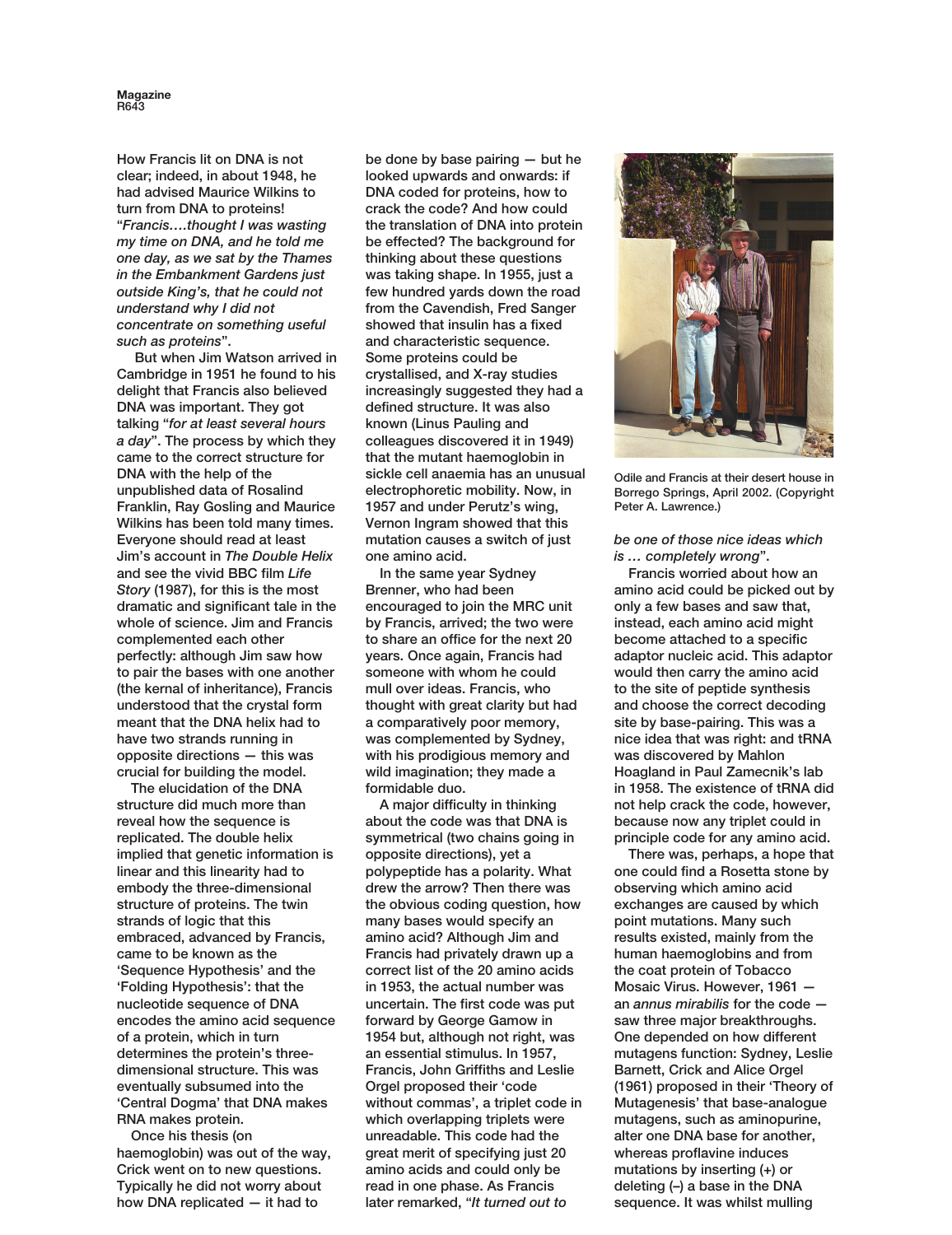

**A montage of photographs of Francis Crick taken in 1979 (courtesy of Bradley Smith Productions/Mara Vivat).**

**over this latter point, lying on a beach in Tangiers in Morocco, that Francis realised that, if there were a triplet code, then three close proflavine mutations (of the same sign) might bring the phase of reading the template back into register. This idea ruined the rest of his holiday. Back in the Cavendish, he set about testing it, working long hours, doing genetic crosses in a blocked off corridor called 'The Gallery', using the** *rII* **region of phage T4, which had been developed by Seymour Benzer. Around November 1961, he had made the first triple + mutant, and the** *rII* **function had been regained. The outcome was perhaps the most beautiful paper in genetics: "***General nature of the genetic code for proteins***", by Crick, Barnett, Brenner and Richard Watts-Tobin, which proved that the template is read sequentially from a fixed starting point in triplets.**

**Of the two other major discoveries of 1961, the first was identification of the template — a transient RNA copy of one of the DNA strands — which brought the information from genome to ribosome and was dubbed 'messenger' RNA. This crucial advance was made by Sydney, Francois Jacob and Matthew Meselson, and separately by a larger group at Harvard. Then, Heinrich Matthaei and Marshall Nirenberg found that a synthetic RNA, polyuridylic acid, when added to a bacterial extract, led to the synthesis of a polyphenylalanine polypeptide. Thus the first codon known was UUU for phenylalanine. Subsequently, the other codons were assigned. Over this period,**

**Francis' dream had come true; and it was he who had been the inspiration and driving force behind the revelations. In his element, he opened the Cold Spring Harbour Symposium on the Genetic Code in 1966 with a review of its history, celebrating his 50th birthday there with a special party organised by Jim.**

**A year earlier, Crick had presented his 'Wobble Hypothesis' at the Nucleic Acid Gordon Conference. Despite all the excitement surrounding the code, it was Francis alone who worried about how tRNAs could recognise codons in mRNA. Everyone else just assumed it was by Watson–Crick base pairing. But Francis realised that the nature of the code suggested otherwise: there were hints that many codons in which the terminal nucleotide is a U are not distinguished from the similar codon ending in a C; also there seemed to be poor discrimination between A or G in the terminal codon position. Francis realised that an anticodon–codon G–U or G–C base-pair might be indistinguishable if the fit were a bit loose; the same is true with anticodon–codon U–A and U–G pairs, and with anticodon–codon I–U, I–C and I–A pairs (where I is inosinic acid). This hypothesis, which we now know to be essentially correct, was poorly received at the Gordon Conference.** 

**Towards the end of the 1960s, it appeared to many of the founders of molecular biology that the outstanding questions posed in the early 1950s had been solved, at least in outline. The crux of molecular biology — how information flowed from gene to effector — was clear. And the studies of François Jacob and Jacques Monod on the** *lac* **operon, and of Walter Gilbert and Mark Ptashne on repressors, showed how the expression of this information might be controlled.**

**Francis and Sydney had wondered over much of the decade which problems to attack after the code was solved: both were inclined to grapple with the logic and mechanisms of animal design, Brenner starting with the**

**nematode** *Caenorhabditis elegans***. In 1969, Francis became interested in how tissue patterns are determined, collaborating with one of us (P.L.) and Mary Munro on how morphogenetic gradients might be used to achieve this. He also thought about the relationship between chromosome structure and function and published several papers on the properties of DNA in a supercoiled state.** 

**In 1976, Francis and his Frenchborn wife, Odile, went to the Salk institute in San Diego this was initially for a sabbatical, but they were persuaded to stay there. In California, Crick continued to seek important problems; he found one, returning to one of his earlier interests, consciousness. This problem has occupied him ever since. He published '***The Astonishing Hypothesis***' in 1994, in which he explains the matter to the general reader. In this area, more than before, he found his rational approach to the subject coming up against clouds of dreamy thinking that emanated from philosophers, the religious and the quacks. Over the last years his enthusiasm shone as ever; last spring Odile and friends went for a walk in the desert, while Francis, parked on a deck chair, in remote solitude, read an obscure paper on neural networks. Attacked by age and disease he nevertheless continued to work unceasingly on a book with yet another long term collaborator, Christof Koch.**

**At meetings, Francis was an invaluable asset for all. In the discussion at the end of a talk, he had a way of understanding poorly phrased questions: these he would immediately translate for the audience, thereby clarifying a point and sharpening the timbre of the meeting. Some saw this as arrogance, as they also regarded his occasional interventions at large meetings. But this view is an aberration: to those close to him, he was just the opposite. To everyone in the lab, he was 'Francis' (and got very irritated if called 'Dr Crick'). He was friendly and often generous: "***The very amiable Francis, who never condemned anyone except for*